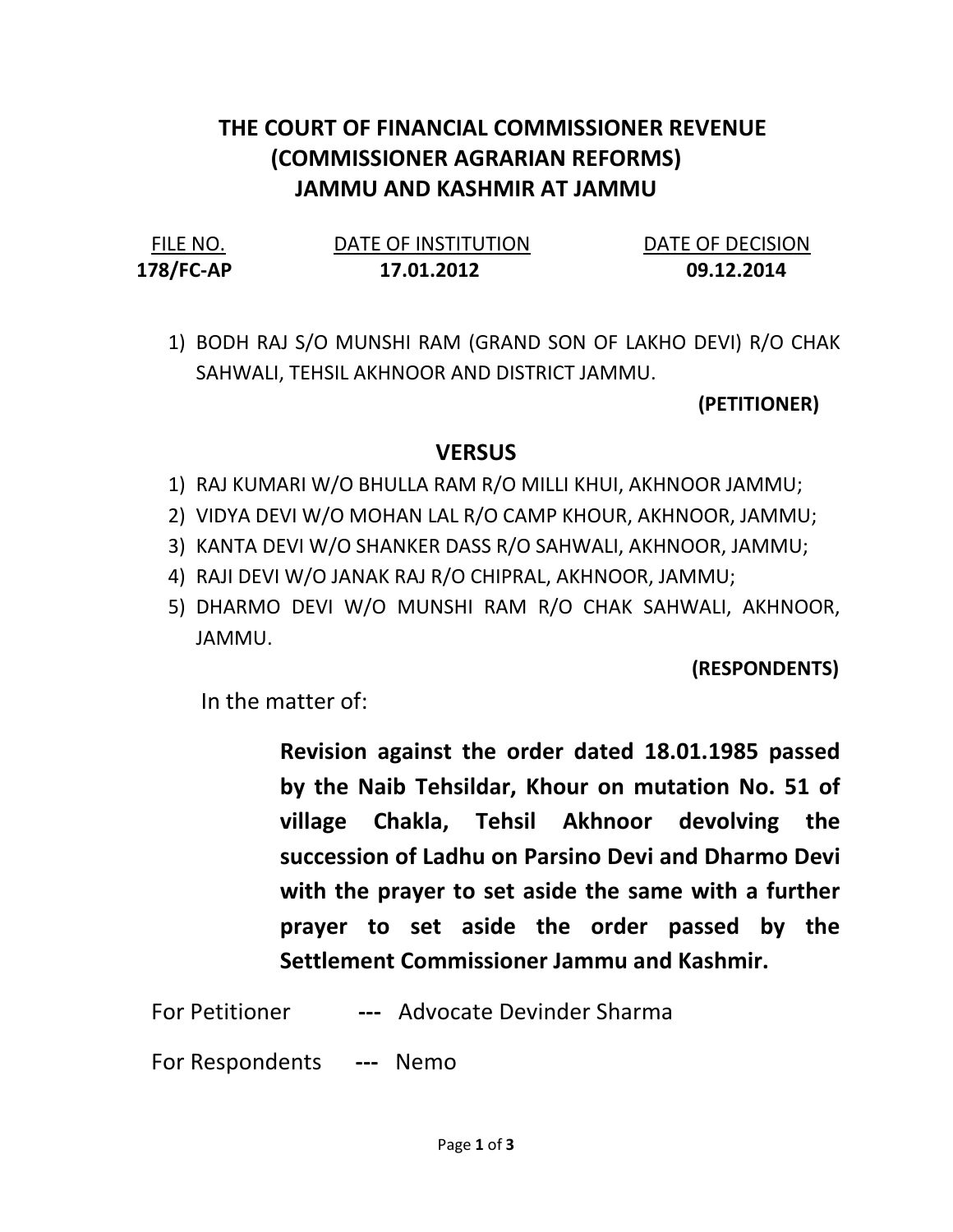## J U D G E M E N T

- 1) The summarised facts of the case are that one Bachru Ram S/O Balu was the owner of the land falling under Khewat No. 77 and 78 in village Chakla, Tehsil Akhnoor and District Jammu. After his death, the Naib Tehsildar, Khour attested mutation No. 51 on 18.01.1985 devolving his inheritance on two daughters, Dharma Devi and Parsino Devi.
- 2) Aggrieved, the petitioner herein has filed the present revision petition before this court challenging the impugned mutation on various grounds. It is alleged that he had earlier filed a revision petition before the Settlement Commissioner, Jammu and Kashmir which was dismissed in default. He applied for restoration of the same two times but the court below rejected his claim. However, the petitioner has not supplied any record in this behalf.
- 3) This court has gone through the case file and observes that the significant averment made by the petitioner is regarding a "Will Deed" which he claims to be executed by one Lakhu Devi, his maternal grandmother in his favour. However, the impugned mutation indicates that the same has been attested with regard to the estate of Bachru. A father died and his inheritance was devolved upon two daughters in the ordinary course of law. The said Lakhu Devi appears nowhere in the picture, although it appears from the xerox copy of the said "Will Deed" that she was the wife of Bachru. Anyways, the petitioner could have got the property of Lakhu Devi on the basis of the said "Will Deed", had Lakhu Devi died after Bachru and accordingly, succeeded him. But her rights and interests with regard to the said land are not known to this court.
- 4) Obviously, the petitioner has failed to put forth the factual matrix of the case before this court. In addition, the petitioner herein has arrayed some persons as respondents whose status with regard to the disputed property is unknown. It is also not known as to how they are related to each other and the petitioner.